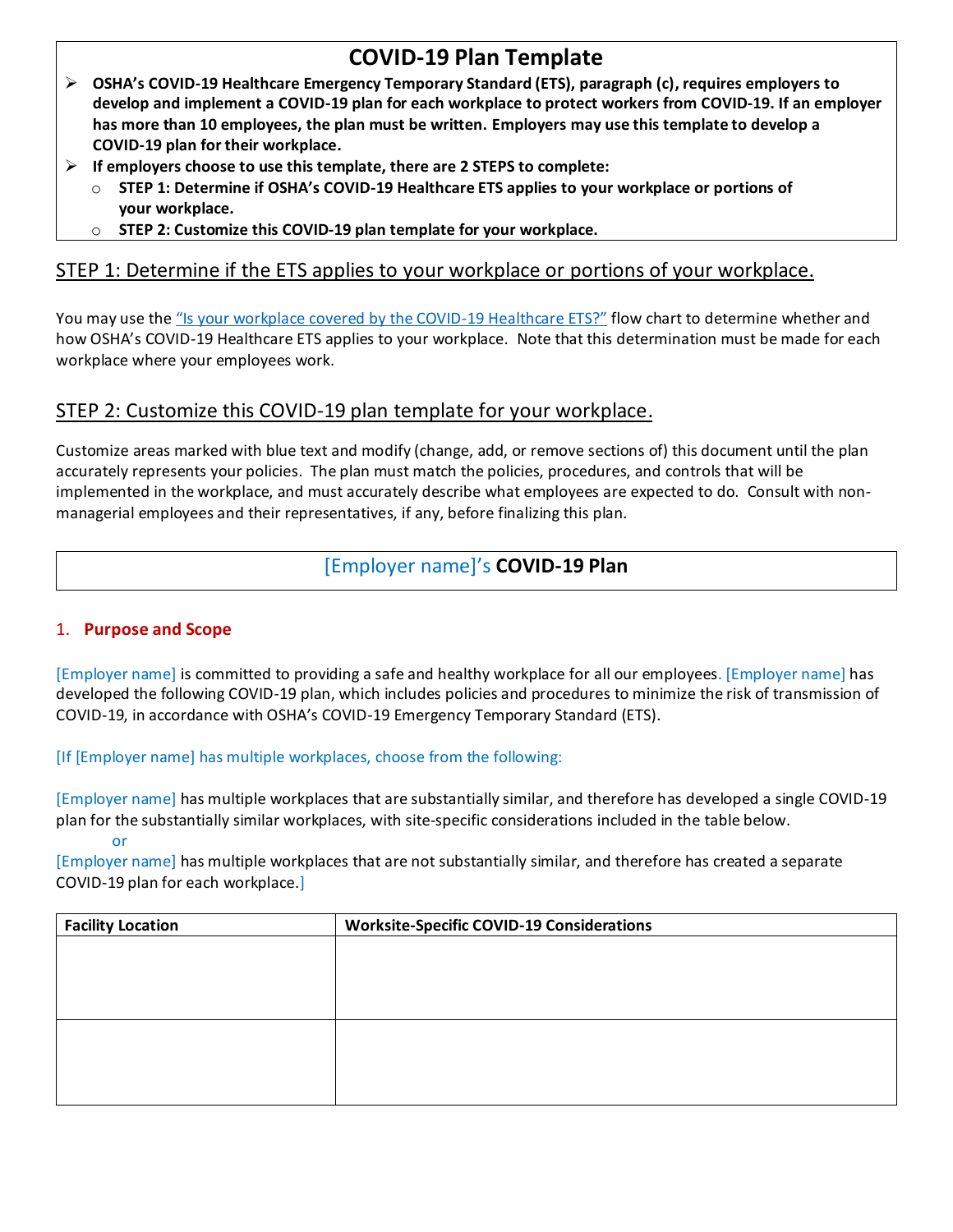## 2. **Roles and Responsibilities**

[Employer name]'s goal is to prevent the transmission of COVID-19 in the workplace(s). Managers as well as nonmanagerial employees and their representatives are all responsible for supporting, complying with, and providing recommendations to further improve this COVID-19 plan.

The COVID-19 Safety Coordinator(s), listed below, implements and monitors this COVID-19 plan. The COVID-19 Safety Coordinator(s) has [Employer name]'s full support in implementing and monitoring this COVID-19 plan, and has authority to ensure compliance with all aspects of this plan.

[Employer name] and the COVID-19 Safety Coordinator(s) will work cooperatively with non-managerial employees and their representatives to conduct a workplace-specific hazard assessment and in the development, implementation, and updating of this COVID-19 plan.

[Describe how employee suggestions will be solicited or requested, how employee concerns will be addressed, and how such suggestions will be integrated into developing, implementing, monitoring, and updating the plan.]

| <b>COVID-19 Safety Coordinator(s)</b> |                                |                                                                       |  |  |
|---------------------------------------|--------------------------------|-----------------------------------------------------------------------|--|--|
| <b>Name</b>                           | <b>Title/Facility Location</b> | <b>Contact Information (office location,</b><br>phone, email address) |  |  |
|                                       |                                |                                                                       |  |  |
|                                       |                                |                                                                       |  |  |

#### 3. **Hazard Assessment and Worker Protections**

[Employer name] will conduct a workplace-specific hazard assessment of its workplace(s) to determine potential workplace hazards related to COVID-19. A hazard assessment will be conducted initially and whenever changes at the workplace create a new potential risk of employee exposure to COVID-19 (e.g., new work activities at the workplace).

[Insert the paragraph that follows if claiming exemption from providing controls for fully vaccinated employees in a welldefined area(s) of the workplace where there is no reasonable expectation that any person with suspected or confirmed COVID-19 will be present (under paragraph (a)(4) of the ETS). In order to qualify for the exemption in paragraph (a)(4), this COVID-19 plan must include policies and procedures to determine employees' vaccination status.] [Employer name] has identified the following well-defined areas of the workplace where fully vaccinated employees are exempt from the personal protective equipment (PPE), physical distancing, and physical barrier requirements of the ETS because there is no reasonable expectation that any person with suspected or confirmed COVID-19 will be present: [Insert]. [Employer name] has developed the following policies and procedures to determine employees' vaccination status: [Include and describe the policies and procedures that will be used to determine employees' vaccination status.]

[Employer name] and the COVID-19 Safety Coordinator(s) will work collaboratively with non-managerial employees and their representatives to conduct the workplace-specific hazard assessment. [OSHA's *[COVID-19 Healthcare Worksite](https://www.osha.gov/sites/default/files/COVID-19_Healthcare_ETS_Worksite_Checklist_Employee_Job_Hazard_Analysis.pdf)  [Checklist & Employee Job Hazard Analysis](https://www.osha.gov/sites/default/files/COVID-19_Healthcare_ETS_Worksite_Checklist_Employee_Job_Hazard_Analysis.pdf)* may be used to assess hazards related to COVID-19 at each facility and develop and implement policies and procedures for worker protection.] All completed hazard assessment forms and results will be attached to this plan and will be accessible to all employees and their representatives at each facility.

[Employer name] will address the hazards identified by the assessment, and include policies and procedures to minimize the risk of transmission of COVID-19 for each employee. These policies and procedures are as follows: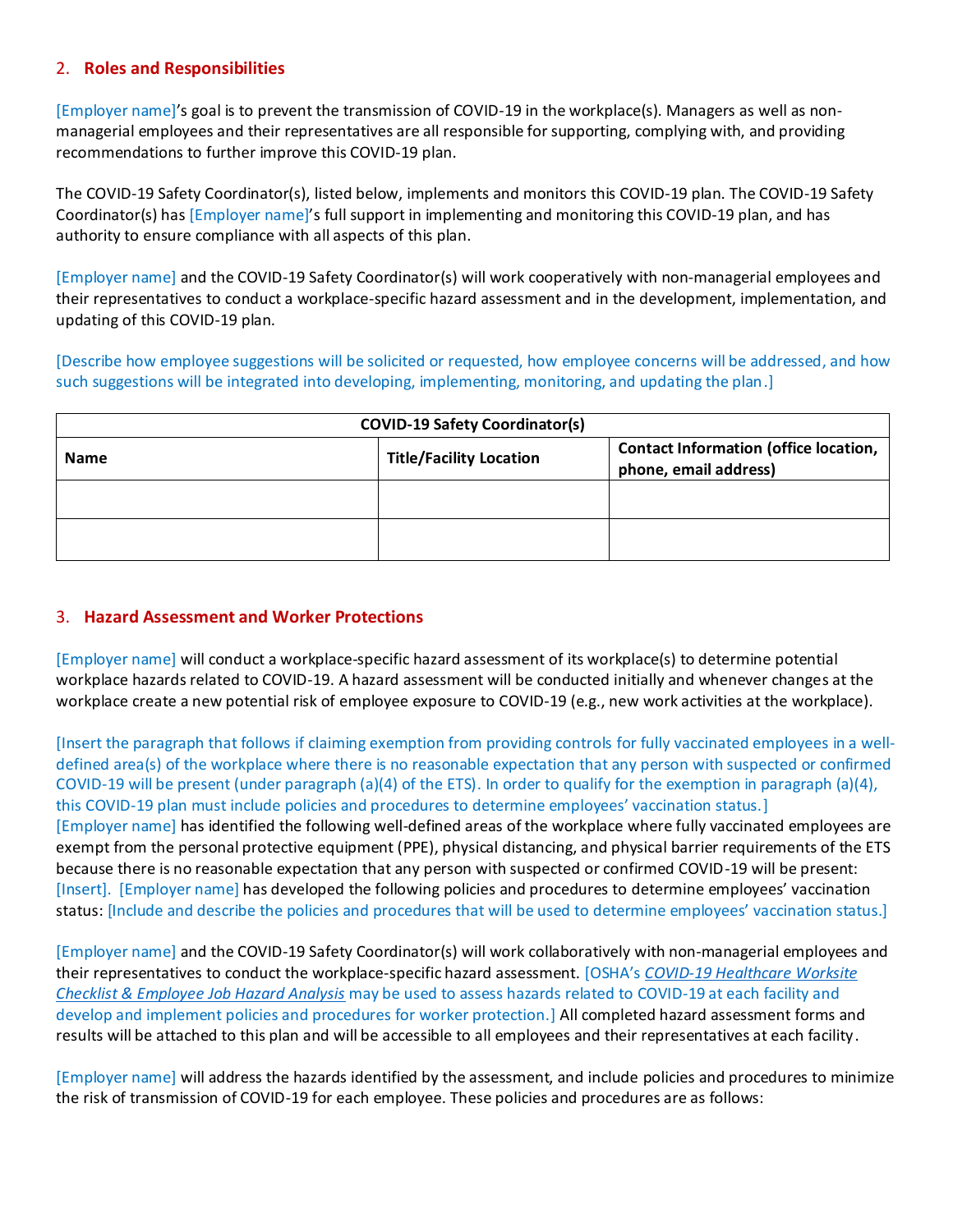#### *Patient Screening and Management*

In settings where direct patient care is provided, [Employer name] will:

- Limit and monitor points of entry to the setting;
- Screen and triage all clients, patients, residents, delivery people, visitors, and other non-employees entering the setting for symptoms of COVID-19;
- Implement other applicable patient management strategies in accordance with the CDC's "COVID-19 Infection [Prevention and Control Recommendations](https://www.osha.gov/sites/default/files/CDC)"; and
- [Encourage the use of telehealth services where available and appropriate in order to limit the number of people entering the workplace.]

[Describe Employer procedures for limiting and monitoring points of entry to the setting, screening and triaging for symptoms of COVID-19, and restricting facility access to reduce crowding (e.g., limiting visitors to only those essential for the patient's physical or emotional well-being and care, restricting visitors to the patient's room or other designated areas, asking patients to remain outside (if possible) until they are called into the facility for their appointment, etc.).]

## *Standard and Transmission-Based Precautions*

[Employer name] will develop and implement policies and procedures to adhere to Standard and Transmission-Based Precautions in accordance with CDC's "[Guidelines for Isolation Precautions](https://www.osha.gov/sites/default/files/CDC)."

[Employer name] and the COVID-19 Safety Coordinator(s) will work collaboratively with non-managerial employees and their representatives to develop and implement these policies and procedures. [OSHA's *[COVID-19 Healthcare Worksite](https://www.osha.gov/sites/default/files/COVID-19_Healthcare_ETS_Worksite_Checklist_Employee_Job_Hazard_Analysis.pdf)  [Checklist & Employee Job Hazard Analysis](https://www.osha.gov/sites/default/files/COVID-19_Healthcare_ETS_Worksite_Checklist_Employee_Job_Hazard_Analysis.pdf)* may be used to assess COVID-19 hazards and develop and implement Standard and Transmission-Based infection control precautions.]

## *Personal Protective Equipment (PPE)*

[Employer name] will provide, and ensure that employees wear, facemasks or a higher level of respiratory protection. Facemasks must be worn by employees over the nose and mouth when indoors and when occupying a vehicle with another person for work purposes. Policies and procedures for facemasks will be implemented, along with the other provisions required by OSHA's COVID-19 ETS, as part of a multi-layered infection control approach.

Facemasks provided by [Employer name] will be FDA-cleared, authorized by an FDA Emergency Use Authorization, or otherwise offered or distributed as described in an FDA enforcement policy. [Employer name] will provide employees with a sufficient number of facemasks, which must be changed at least once a day, whenever they are soiled or damaged, and more frequently as necessary (e.g., patient care reasons). [Employer name] may also provide a respirator to employees when only a facemask is required (i.e., when a respirator is not otherwise required by OSHA's COVID-19 ETS) and, when doing so, will comply with OSHA's COVID-19 ETS mini respiratory protection program (29 CFR 1910.504). [Employer name] will also permit employees to wear their own respirator instead of a facemask and, in such cases, will comply with OSHA's COVID-19 ETS mini respiratory protection program (29 CFR 1910.504). Additional information about when respirator use is required can be found below.

[Describe how employees will be provided facemasks and instruction about when and how they should be worn or used.]

Paragraph (a)(4) of the ETS exempts fully vaccinated employees from the PPE requirements of the ETS when in welldefined areas where there is no reasonable expectation that any person with suspected or confirmed COVID-19 will be present. The following are additional exceptions to [Employer name]'s requirements for facemasks: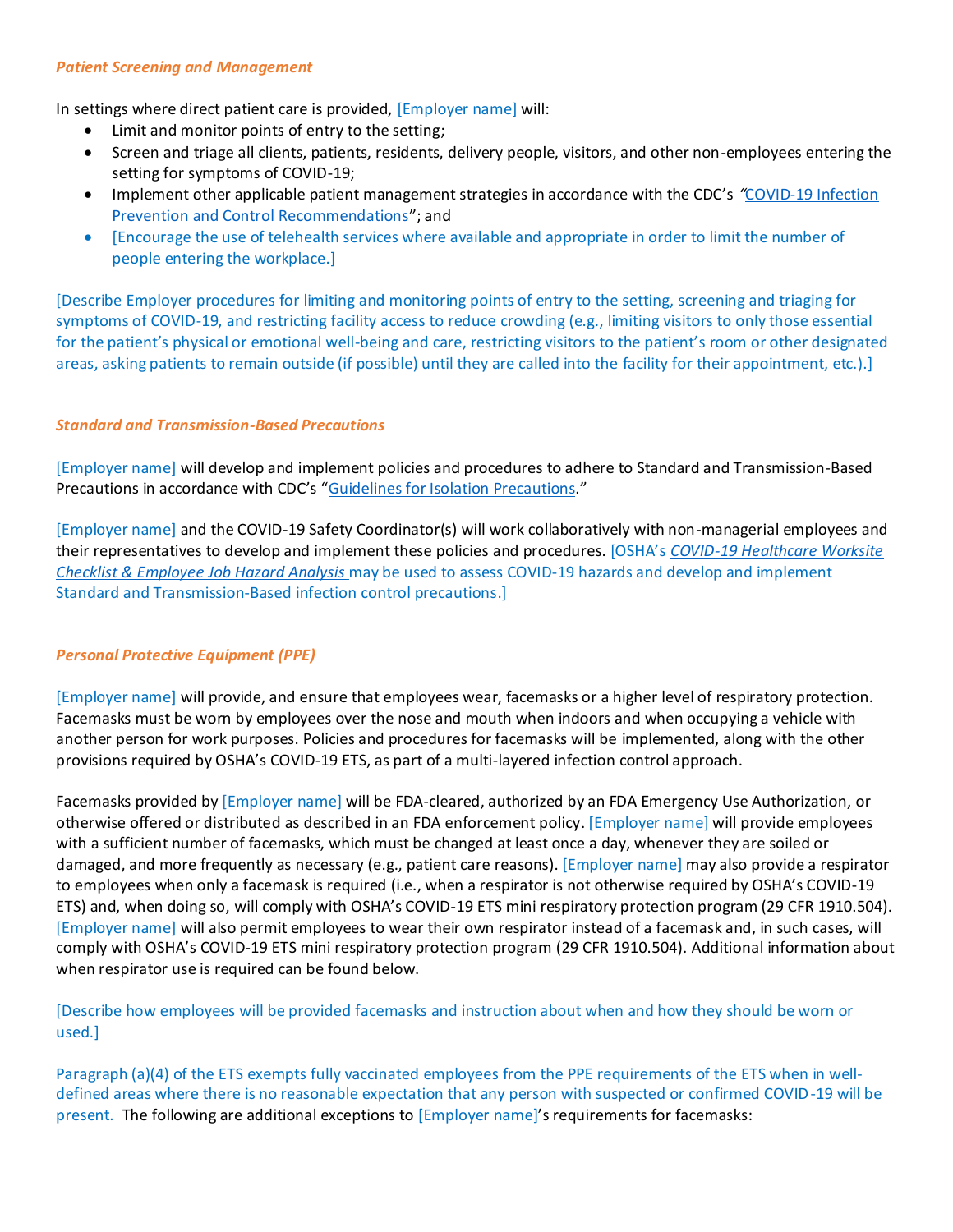- 1. When an employee is alone in a room.
- 2. While an employee is eating and drinking at the workplace, provided each employee is at least 6 feet away from any other person, or separated from other people by a physical barrier.
- 3. When employees are wearing respirators in accordance with 29 CFR 1910.134 or paragraph (f) of OSHA's COVID-19 ETS.
- 4. When it is important to see a person's mouth (e.g., communicating with an individual who is deaf or hard of hearing) and the conditions do not permit a facemask that is constructed of clear plastic (or includes a clear plastic window). When this is the case, [Employer name] will ensure that each employee wears an alternative, such as a face shield, if the conditions permit.
- 5. When employees cannot wear facemasks due to a medical necessity, medical condition, or disability as defined in the Americans with Disabilities Act (42 USC 12101 et seq.), or due to religious belief. Exceptions will be provided for a narrow subset of persons with a disability who cannot wear a facemask or cannot safely wear a facemask, because of the disability, as defined with the Americans with Disability Act (42 USC 12101 et seq.), including a person who cannot independently remove the facemask. The remaining portion of the subset who cannot wear a facemask may be exempted on a case-by-case basis as required by the Americans with Disability Act and other applicable laws. When an exception applies, [Employer name] will ensure that any such employee wears a face shield, if their condition or disability permits it. [Employer name] will provide accommodations for religious beliefs consistent with Title VII of the Civil Rights Act.
- 6. When [Employer name] has demonstrated that the use of a facemask presents a hazard to an employee of serious injury or death (e.g., arc flash, heat stress, interfering with the safe operation of equipment). [Identify job tasks, if any, in which the use of a facemask presents a hazard of serious injury or death.] When this is the case, [Employer name] will ensure that each employee wears an alternative, such as a face shield, if the conditions permit. Any employee not wearing a facemask must remain at least 6 feet away from all other people unless the employer can demonstrate it is not feasible. The employee must resume wearing a facemask when not engaged in the activity where the facemask presents a hazard.

If a face shield is required to comply with OSHA's COVID-19 ETS or [Employer name] otherwise requires use of a face shield, [Employer name] will ensure that face shields are cleaned at least daily and are not damaged.

[Employer name] will not prevent any employee from voluntarily wearing their own facemask and/or face shield in situations when they are not required unless doing so would create a hazard of serious injury or death, such as interfering with the safe operation of equipment.

In addition to providing, and ensuring employees wear, facemasks, [Employer name] will provide protective clothing and equipment (e.g., respirators, gloves, gowns, goggles, face shields) to each employee in accordance with Standard and Transmission-Based Precautions in healthcare settings in accordance with CDC's "[Guidelines for Isolation Precautions](https://www.osha.gov/sites/default/files/CDC)," and ensure that the protective clothing and equipment is used in accordance with OSHA's PPE standards (29 CFR 1910 subpart I).

[Describe Employer policies and procedures for providing employees PPE in accordance with Standard and Transmission-Based Precautions in healthcare settings in accordance with CDC's "[Guidelines for Isolation Precautions.](https://www.osha.gov/sites/default/files/CDC)"]

For employees with exposure to people with suspected or confirmed COVID-19, [Employer name] will provide respirators and other PPE, including gloves, an isolation gown or protective clothing, and eye protection. [Employer name] will ensure respirators are used in accordance with the OSHA Respiratory Protection standard (29 CFR 1910.134), and other PPE is used in accordance with OSHA's PPE standards (29 CFR 1910 subpart I).

## [Describe Employer policies and procedures for providing PPE to employees with exposure to people with suspected or confirmed COVID-19.]

For aerosol-generating procedures (AGPs) on a person with suspected or confirmed COVID-19, [Employer name] will provide a respirator to each employee and ensure it is used in accordance with the OSHA Respiratory Protection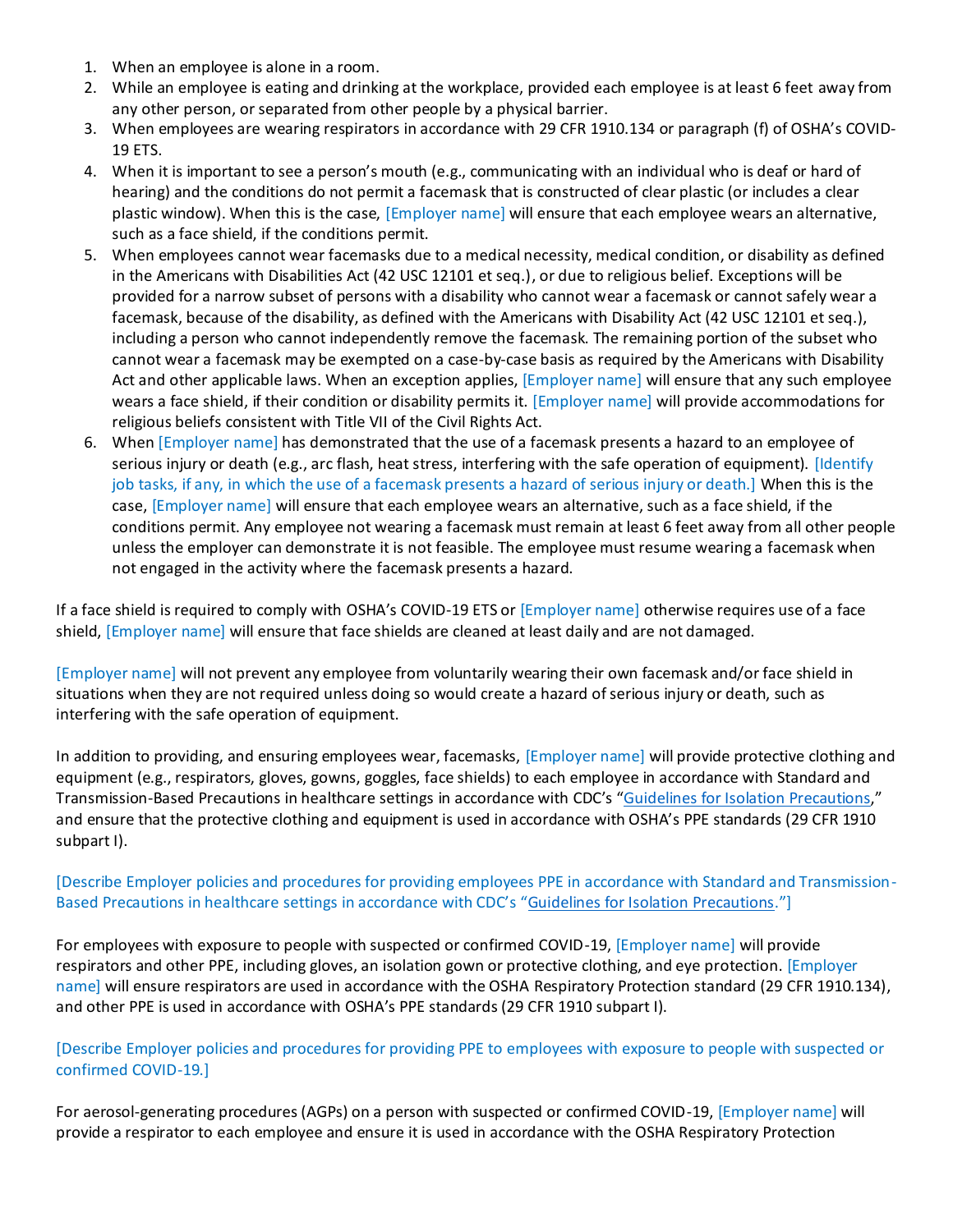standard (29 CFR 1910.134). [Employer name] will also provide gloves, an isolation gown or protective clothing, and eye protection to each employee, and ensure use in accordance with OSHA's PPE standards (29 CFR 1910 subpart I).

[Describe Employer policies and procedures for providing PPE to employees performing or assisting with AGPs on a person with suspected or confirmed COVID-19. Note that employers are encouraged to select elastomeric respirators or powered air-purifying respirators (PAPRs) instead of filtering facepiece respirators for AGPs on a person with suspected or confirmed COVID-19.]

[Employer name] and the COVID-19 Safety Coordinator(s) will work collaboratively with non-managerial employees or representatives to assess and address COVID-19 hazards, including when there is employee exposure to people with suspected or confirmed COVID-19. [OSHA's COVID*[-19 Healthcare Worksite Checklist & Employee Job Hazard Analysis](https://www.osha.gov/sites/default/files/COVID-19_Healthcare_ETS_Worksite_Checklist_Employee_Job_Hazard_Analysis.pdf)* may be used.]

## *Aerosol-generating procedures (AGPs) on a person with suspected or confirmed COVID-19.*

When an AGP is performed on a person with suspected or confirmed COVID-19, [Employer name] will:

- Provide a respirator and other PPE, as discussed in the previous section;
- Limit the number of employees present during the procedure to only those essential for patient care and procedure support;
- Ensure that the procedure is performed in an existing airborne infection isolation room (AIIR), if available; and
- Clean and disinfect the surfaces and equipment in the room or area where the procedure was performed, after the procedure is completed.

[Employer name] and the COVID-19 Safety Coordinator(s) will work collaboratively with non-managerial employees and their representatives to assess and address COVID-19 hazards while performing AGPs. [OSHA's *[COVID-19 Healthcare](https://www.osha.gov/sites/default/files/COVID-19_Healthcare_ETS_Worksite_Checklist_Employee_Job_Hazard_Analysis.pdf)  [Worksite Checklist & Employee Job Hazard Analysis](https://www.osha.gov/sites/default/files/COVID-19_Healthcare_ETS_Worksite_Checklist_Employee_Job_Hazard_Analysis.pdf)* may be useful.]

## *Physical Distancing*

[Employer name] will ensure that each employee is separated from all other people in the workplace by at least 6 feet when indoors, unless it can be demonstrated that such physical distance is not feasible for a specific activity. Where maintaining 6 feet of physical distance is not feasible, [Employer name] will ensure employees are as far apart from other people as possible. Physical distancing will be implemented, along with the other provisions required by OSHA's COVID-19 ETS, as part of a multi-layered infection control approach.

[Employer name] and the COVID-19 Safety Coordinator(s) will work collaboratively with non-managerial employees and their representatives to assess physical distancing in the workplace. [OSHA's *[COVID-19 Healthcare Worksite Checklist &](https://www.osha.gov/sites/default/files/COVID-19_Healthcare_ETS_Worksite_Checklist_Employee_Job_Hazard_Analysis.pdf)  [Employee Job Hazard Analysis](https://www.osha.gov/sites/default/files/COVID-19_Healthcare_ETS_Worksite_Checklist_Employee_Job_Hazard_Analysis.pdf)* may be used to identify, develop, and implement physical distancing measures for employee protection, and identify fixed work locations where physical distancing cannot be maintained between employees and co-workers, customers, visitors, and other non-employees, as well as controls and practices that can be implemented to protect employees in these fixed work locations.]

[Describe how workplace flow, such as signs and floor markings to indicate where employees and others should be located or their direction and path of travel, will be adjusted to ensure physical distancing.]

[Describe physical workplace changes, such as increased distance between workstations, check-in and checkout stations, etc., that will be implemented to ensure physical distancing.]

[Describe how people in the workplace will be prevented from gathering in groups in common areas and "bottlenecks," including corridors, meeting rooms, stairways, breakrooms, entrances, exits, and elevators.]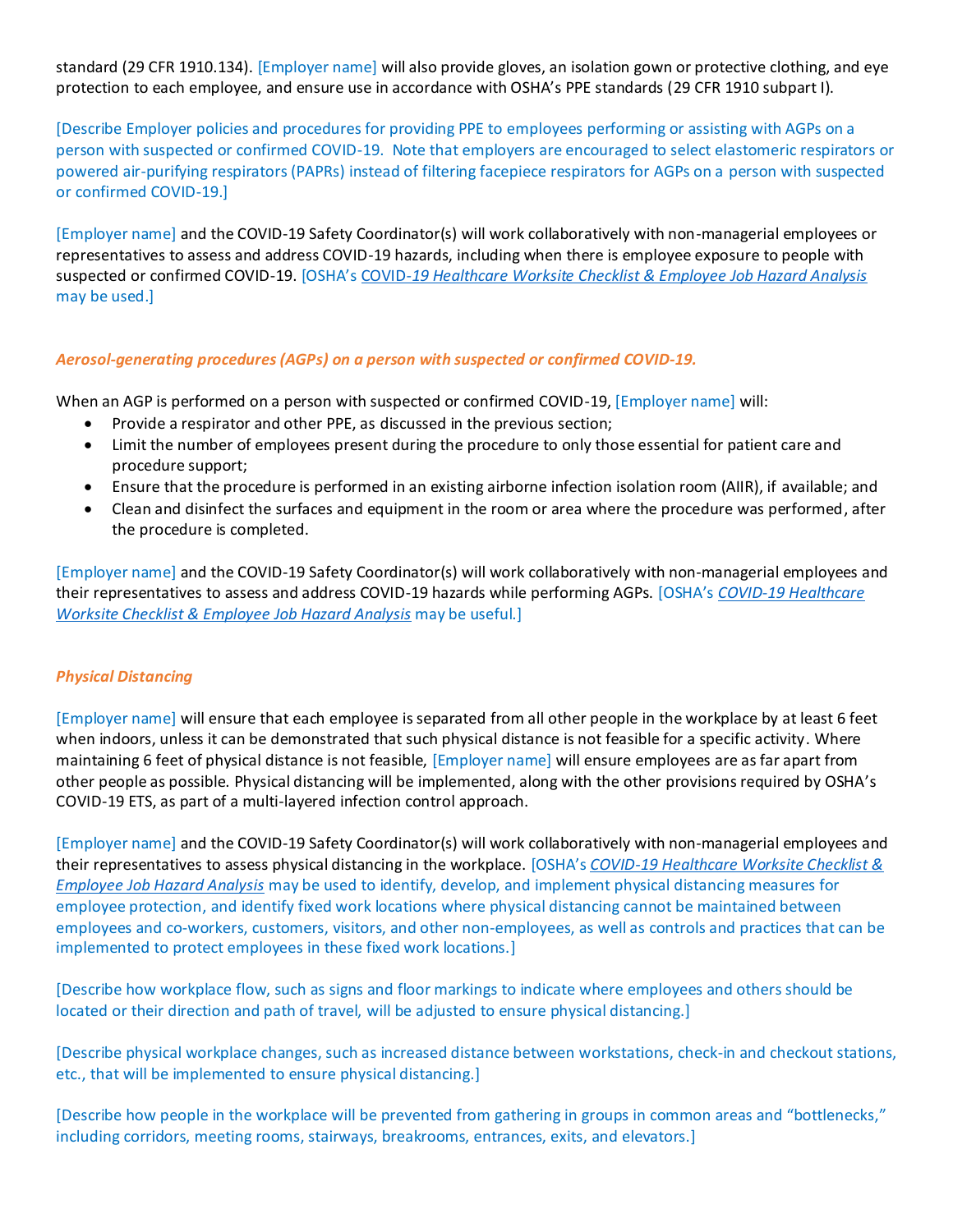[Describe how aisles, tables, counters, check-in and checkout stations, etc. will be arranged and how the flow will be directed to allow for physical distancing between people.]

[Identify protocols such as telehealth, telework, flexible work hours, staggered shifts, or additional shifts that can be used to reduce the number of employees in the workplace at one time.]

## *Physical Barriers*

[Employer name] will install physical barriers at each fixed work location outside of direct patient care areas where each employee is not separated from all other people by at least 6 feet of distance and spacing cannot be increased, unless it can be demonstrated that it is not feasible to install such physical barriers. Physical barriers will be implemented, along with the other provisions required by OSHA's COVID-19 ETS, as part of a multi-layered infection control approach.

[Employer name] and the COVID-19 Safety Coordinator(s) will work collaboratively with non-managerial employees and their representatives to identify where physical barriers are needed. [OSHA's *[COVID-19 Healthcare Worksite Checklist &](https://www.osha.gov/sites/default/files/COVID-19_Healthcare_ETS_Worksite_Checklist_Employee_Job_Hazard_Analysis.pdf)  [Employee Job Hazard Analysis](https://www.osha.gov/sites/default/files/COVID-19_Healthcare_ETS_Worksite_Checklist_Employee_Job_Hazard_Analysis.pdf)* may be used to identify where to install physical barriers for employee protection from COVID-19. Physical barriers are not required in direct patient care areas or resident rooms.]

Where feasible, [Employer name] will ensure that:

- Physical barriers are solid and made from impermeable materials;
- Physical barriers are easily cleanable or disposable;
- Physical barriers are sized (i.e., height and width) and located to block face-to-face pathways between individuals based on where each person would normally stand or sit;
- Physical barriers are secured so that they do not fall or shift, causing injury or creating a trip or fall hazard;
- Physical barriers do not block workspace air flow or interfere with the heating, ventilation, and air conditioning (HVAC) system operation;
- Physical barriers are transparent in cases where employees and others have to see each other for safety; and
- Physical barriers do not interfere with effective communication between individuals.

[Describe where and how physical barriers will be installed when physical distancing cannot be consistently maintained and spacing cannot be increased. For example:

- Where:
	- o Public facing fixed workstations (e.g., entryway/lobby, check-in desks, triage, hospital pharmacy windows, bill payment);
	- o Security screening and checkpoints.
- How:
	- o Free-standing on the floor and secured;
	- o Mounted securely to hard surfaces above the floor (e.g., benches, desks, countertops, production lines, vehicle interior surfaces); or
	- o Hung from above and extending down from the ceiling or other fixture and secured so as not to fall, flap, or move.]

#### *Cleaning and Disinfection*

[Employer name] will implement policies and procedures for cleaning, disinfection, and hand hygiene, along with the other provisions required by OSHA's COVID-19 ETS, as part of a multi-layered infection control approach. [Employer name] and the COVID-19 Safety Coordinator(s) will work collaboratively with non-managerial employees and their representatives to implement cleaning, disinfection, and hand hygiene in the workplace. [OSHA's *[COVID-19 Healthcare](https://www.osha.gov/sites/default/files/COVID-19_Healthcare_ETS_Worksite_Checklist_Employee_Job_Hazard_Analysis.pdf)  [Worksite Checklist & Employee Job Hazard Analysis](https://www.osha.gov/sites/default/files/COVID-19_Healthcare_ETS_Worksite_Checklist_Employee_Job_Hazard_Analysis.pdf)* may be used to assess COVID-19-related hazards and develop and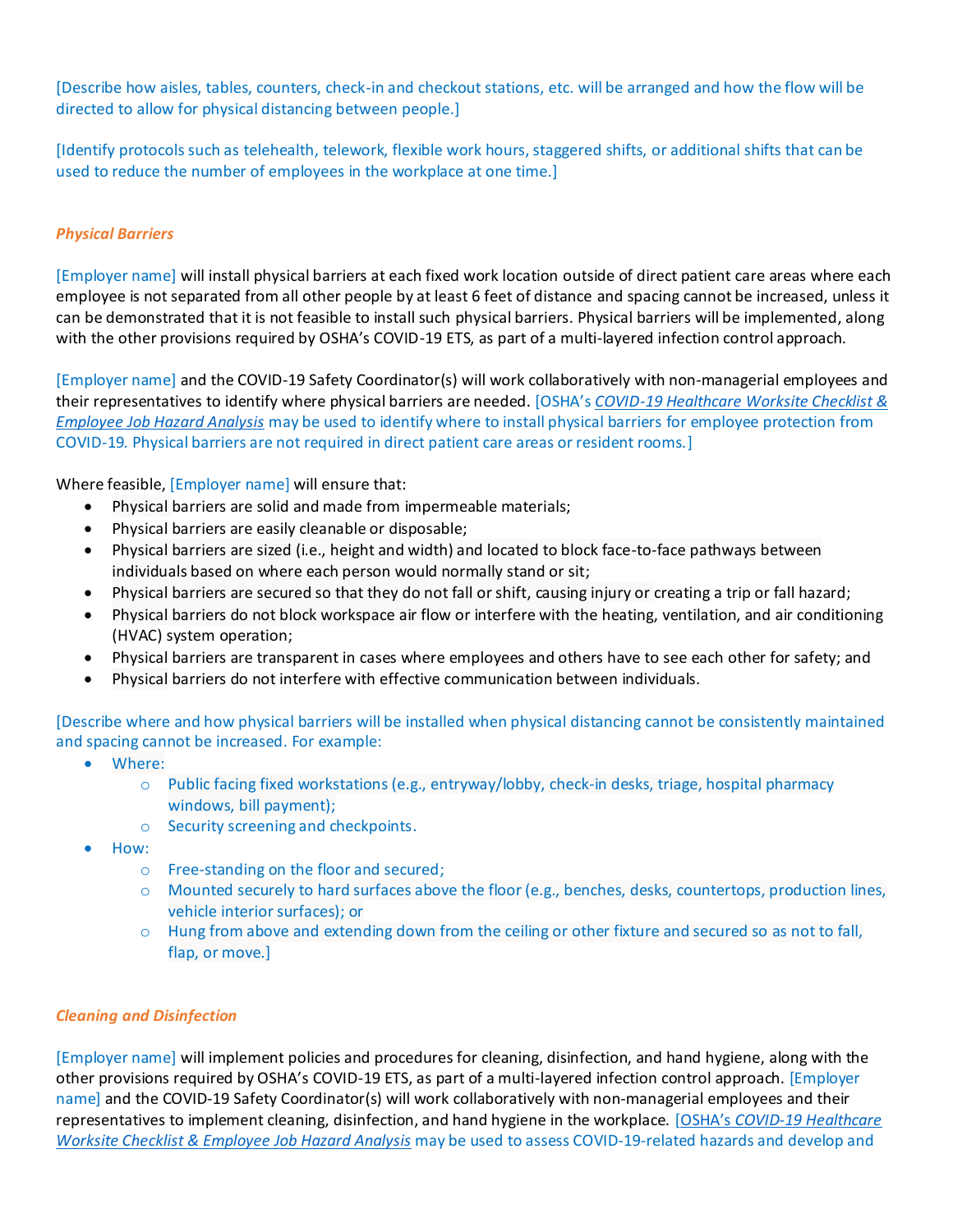#### implement policies and procedures for cleaning and disinfection.]

In patient care areas, resident rooms, and for medical devices and equipment:

[Employer name] will follow standard practices for cleaning and disinfection of surfaces and equipment in accordance with CDC's "[COVID-19 Infection Prevention and Control Recommendations](https://www.osha.gov/sites/default/files/CDC)" and CDC's "[Guidelines](https://www.osha.gov/sites/default/files/CDC)  [for Environmental Infection Control](https://www.osha.gov/sites/default/files/CDC)."

In all other areas:

[Employer name] requires the cleaning of high-touch surfaces and equipment at least once a day, following manufacturers' instructions for the application of cleaners.

When a person who is COVID-19 positive has been in the workplace within the last 24 hours, [Employer name] requires cleaning and disinfection, in accordance with CDC's "[Cleaning and Disinfecting Guidance](https://www.osha.gov/sites/default/files/CDC)," of any areas, materials, and equipment that have likely been contaminated by that person (e.g., rooms they occupied, items they touched).

[Describe the schedule for cleaning and disinfection, the persons responsible for conducting cleaning and disinfection, the products that are used to clean and disinfect the workplace, how the business will clean patient care areas, resident rooms, and medical devices and equipment, and how the business will clean and disinfect the workplace if a COVID-19 positive person has been in in the workplace within the last 24 hours. Attach copy of cleaning logs to be used.]

[Employer name] will provide alcohol-based hand rub that is at least 60% alcohol or provide readily accessible hand washing facilities. [In addition, signs will be posted encouraging frequent handwashing and use of hand sanitizers.]

[Describe how necessary hand washing and/or sanitizer facilities will be provided, supplied, and maintained; and how employees will be allowed to perform hand hygiene to meet this requirement. May also describe how hand washing and/or sanitizer facilities will be provided for use by other persons entering the workplace.]

#### *Ventilation*

[This section applies to employers who own or control buildings or structures with an existing heating, ventilation, and air conditioning (HVAC) system.]

[Employer name] will implement policies and procedures for each facility's heating, ventilation, and air conditioning (HVAC) system and ensure that:

- The HVAC system(s) is used in accordance with the manufacturer's instructions and the design specifications of the HVAC system(s);
- The amount of outside air circulated through the HVAC system(s) and the number of air changes per hour are maximized to the extent appropriate;
- All air filters are rated Minimum Efficiency Reporting Value (MERV) 13 or higher, if compatible with the HVAC system(s); if not compatible, the filter with the highest compatible filtering efficiency is used;
- All air filters are maintained and replaced as necessary to ensure the proper function and performance of the HVAC system;
- All intake ports that provide outside air to the HVAC system(s) are cleaned, maintained, and cleared of any debris that may affect the function and performance of the HVAC system(s); and
- Existing airborne infection isolation rooms (AIIRs), if any, are maintained and operated in accordance with their design and construction criteria.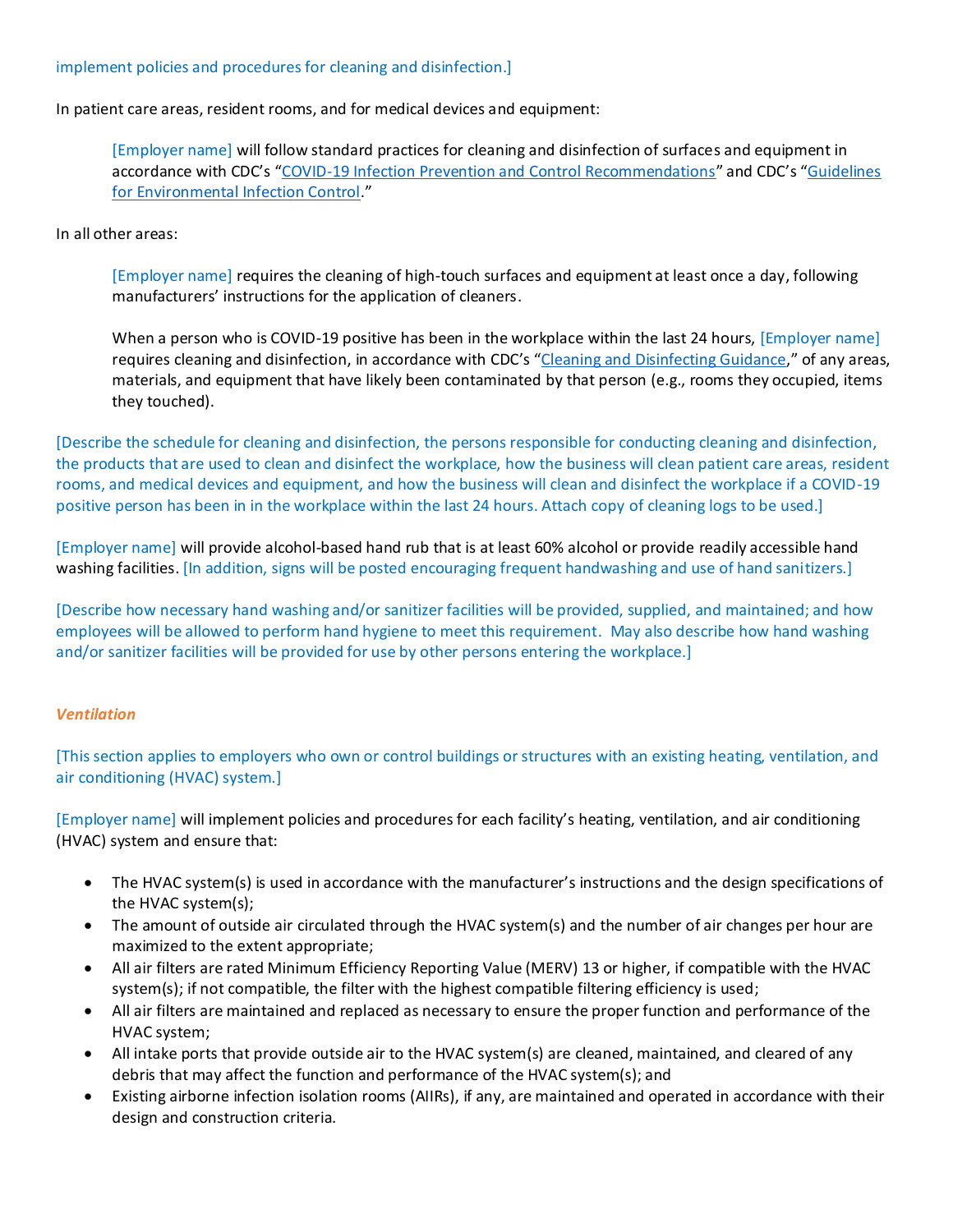Ventilation policies and procedures will be implemented, along with the other provisions required by OSHA's COVID-19 ETS, as part of a multi-layered infection control approach. [Employer name] will identify the building manager, HVAC professional, or maintenance staff member who can certify that the HVAC system(s) are operating in accordance with the ventilation provisions of OSHA's COVID-19 ETS and list the individual(s) below.

[Describe additional measures to improve building ventilation in accordance with ["CDC's Ventilation Guidance"](http://www.cdc.gov/coronavirus/2019-ncov/community/ventilation.html). For example:

- Opening windows and doors during work hours when outdoor climate allows, and when doing so would not present other health or safety hazards;
- Placing fans in windows, but not where potentially contaminated air flows directly from one person to another;
- Running the HVAC system for at least 2 hours before and after the building is occupied;
- Using portable high-efficiency particulate air (HEPA) fan/filtration systems; or
- Other measures identified by the employer.]

[OSHA's *[COVID-19 Healthcare Worksite Checklist & Employee Job Hazard Analysis](https://www.osha.gov/sites/default/files/COVID-19_Healthcare_ETS_Worksite_Checklist_Employee_Job_Hazard_Analysis.pdf)* may be used to assess the HVAC system and develop and implement ventilation measures for the workplace.]

| The following individual(s) is responsible for maintaining the HVAC system(s) and can certify that it is operating in<br>accordance with the ventilation provisions of OSHA's COVID-19 ETS.<br>(e.g., Maintenance staff, HVAC service contractor(s)) |           |  |
|------------------------------------------------------------------------------------------------------------------------------------------------------------------------------------------------------------------------------------------------------|-----------|--|
| Name/Contact Information:                                                                                                                                                                                                                            | Location: |  |
| Name/Contact Information:                                                                                                                                                                                                                            | Location: |  |

#### *Health Screening and Medical Management*

#### Health Screening

[Employer name] will screen each employee before each work day and each shift.

[Describe how employees will be screened (e.g., in-person when reporting to work, or by asking employees to selfmonitor for COVID-19 symptoms before reporting to work). OSHA's *[Sample Employee COVID-19 Health Screening](https://www.osha.gov/sites/default/files/publications/OSHA4132.pdf) [Questionnaire](https://www.osha.gov/sites/default/files/publications/OSHA4132.pdf)* may be useful. If the employer chooses to require COVID-19 testing, it must be done at no cost to employees (Note: OSHA's COVID-19 ETS does not require employers to conduct screening testing).]

#### Employee Notification to Employer of COVID-19 Illness or Symptoms

[Employer name] will require employees to promptly notify [their supervisor or COVID-19 Safety Coordinator] when they have tested positive for COVID-19 or been diagnosed with COVID-19 by a licensed healthcare provider, have been told by a licensed healthcare provider that they are suspected to have COVID-19, are experiencing recent loss of taste and/or smell with no other explanation, or are experiencing both fever (≥100.4° F) and new unexplained cough associated with shortness of breath.

[Describe how employees will communicate with [Employer name] if they are sick or experiencing symptoms while at home or at work.]

[Describe any leave policies (e.g., sick leave, Family Medical Leave Act, other policies) that [Employer name] will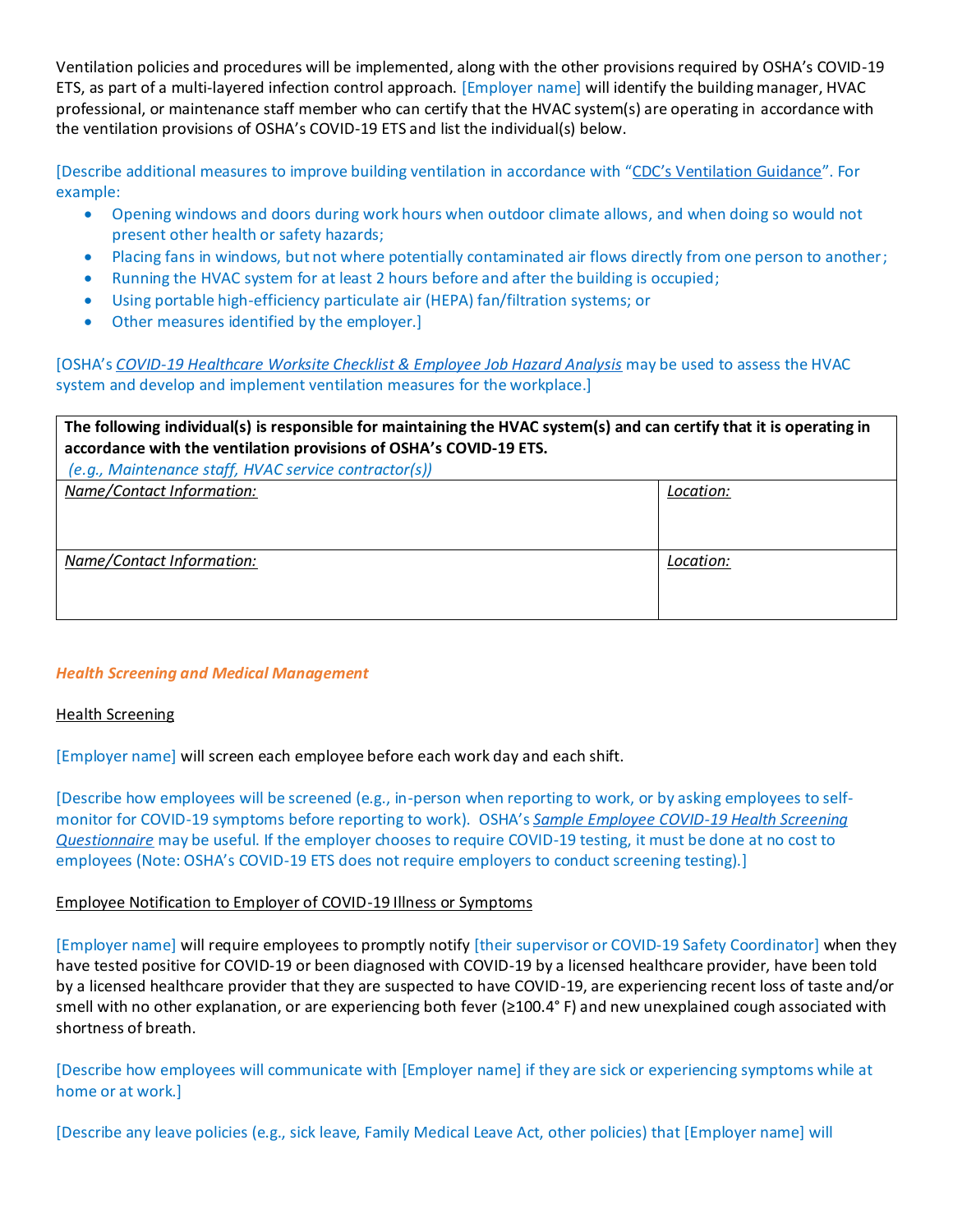## implement to promote employees staying at home when they are sick, when household members are sick, or when required by a healthcare provider to isolate or quarantine themselves or a member of their household.]

## Employer Notification to Employees of COVID-19 Exposure in the Workplace

[Employer name] will notify employees if they have been exposed to a person with COVID-19 at their workplace, as described below. The notification provisions below are not triggered by the presence of a patient with confirmed COVID-19 in a workplace where services are normally provided to suspected or confirmed COVID-19 patients (e.g., emergency rooms, urgent care facilities, COVID-19 testing sites, COVID-19 wards in hospitals). When [Employer name] is notified that a person who has been in the workplace (including employees, clients, patients, residents, vendors, contractors, customers, delivery people and other visitors, or other non-employees) is COVID-19 positive, [Employer name] will, within 24 hours:

- Notify each employee who was not wearing a respirator and any other required PPE and has been in close contact with the person with COVID-19 in the workplace. The notification must state the fact that the employee was in close contact with someone with COVID-19 along with the date(s) the contact occurred.
- Notify all other employees who were not wearing a respirator and any other required PPE and worked in a welldefined portion of a workplace (e.g., a particular floor) in which the person with COVID-19 was present during the potential transmission period. The notification must specify the date(s) the person with COVID-19 was in the workplace during the potential transmission period.
- Notify other employers whose employees were not wearing a respirator and any other required PPE and have been in close contact with the person with COVID-19, or worked in a well-defined portion of a workplace (e.g., a particular floor) in which that person was present, during the potential transmission period. The notification must specify the date(s) the person with COVID-19 was in the workplace during the potential transmission period and the location(s) where the person with COVID-19 was in the workplace.

Notifications will not include the name, contact information, or occupation of the COVID-19 positive person.

Note: Close contact means being within 6 feet of the person for a cumulative total of 15 minutes or more over a 24-hour period during the person's potential transmission period. The potential transmission period runs from 2 days before the person felt sick (or, if not showing symptoms, 2 days before testing) until the time the person is isolated.

[Describe how you will notify employees of COVID-19 exposure. For more information, see OSHA's *[Employer Notification](https://www.osha.gov/sites/default/files/publications/OSHA4131.pdf) [Tool](https://www.osha.gov/sites/default/files/publications/OSHA4131.pdf)*.]

#### Medical Removal from the Workplace

[Employer name] has also implemented a policy for removing employees from the workplace in certain circumstances. [Employer name] will immediately remove an employee from the workplace when:

- The employee is COVID-19 positive (i.e., confirmed positive test for, or has been diagnosed by a licensed healthcare provider with, COVID-19);
- The employee has been told by a licensed healthcare provider that they are suspected to have COVID-19;
- The employee is experiencing recent loss of taste and/or smell with no other explanation; or
- The employee is experiencing both a fever of at least 100.4°F and new unexplained cough associated with shortness of breath.

[(Note: This list represents the minimum medical removal requirements for compliance with OSHA's COVID-19 ETS. The full list of COVID-19 symptoms provided by the CDC includes additional symptoms not listed above. Employers may choose to remove or test employees with additional symptoms from the CDC list, or refer the employees to a healthcare provider.)]

For employees removed because they are COVID-19 positive, [Employer name] will keep them removed until they meet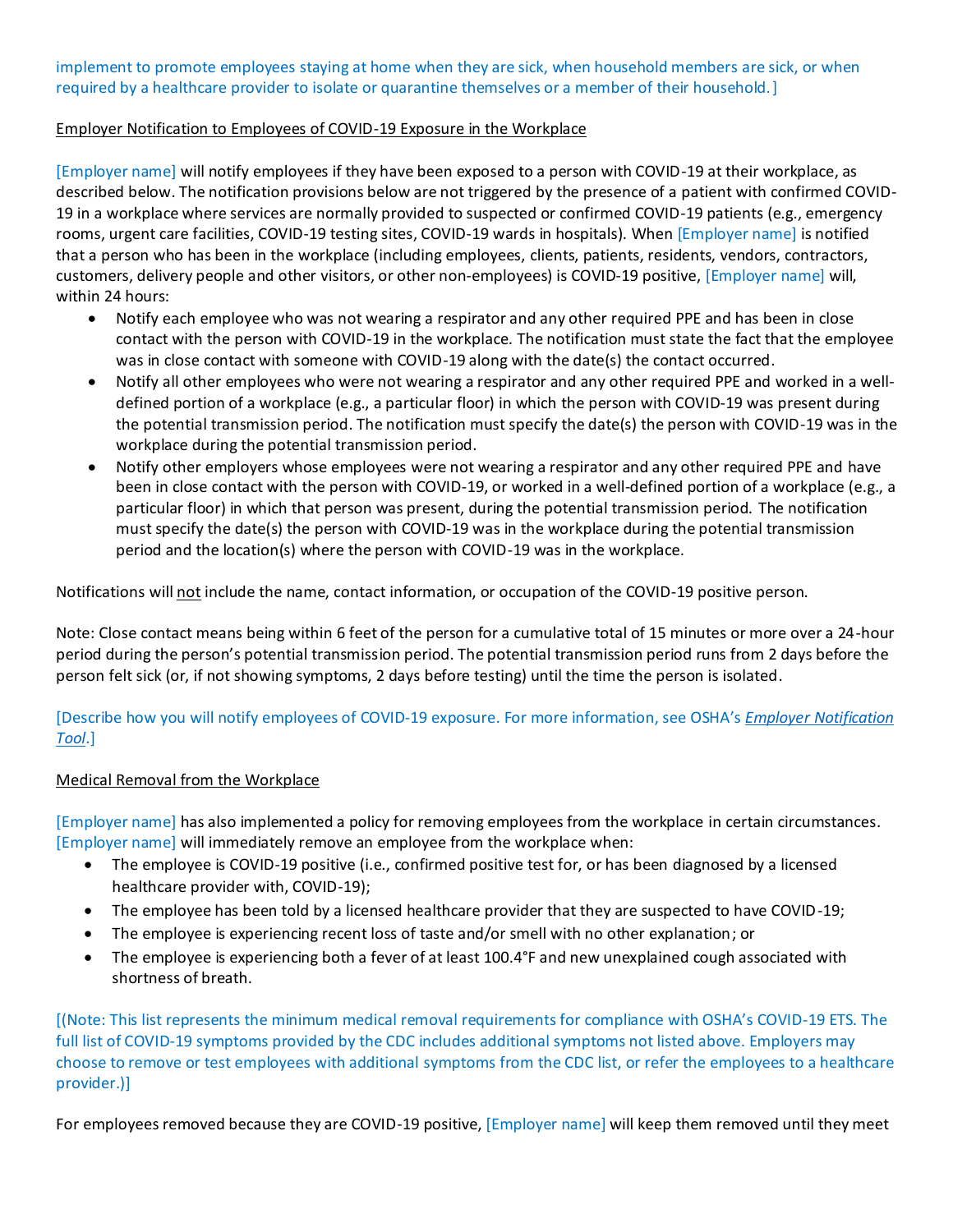the return-to-work criteria discussed below. For employees removed because they have been told by a licensed healthcare provider that they are suspected to have COVID-19, or are experiencing symptoms as discussed above, [Employer name] will keep them removed [until they meet the return-to-work criteria discussed below or keep them removed and provide a COVID-19 polymerase chain reaction (PCR) test at no cost to the employee. If the employee tests negative, they can return to work immediately. If the employee tests positive or refuses a test, they must remain excluded from the workplace until the return-to-work criteria below are met. If the employee refuses to take the test, [Employer name] will continue to keep the employee removed from the workplace, but is not obligated to provide the medical removal protection benefits discussed below (Note: absent undue hardship, employers must make reasonable accommodations for employees who cannot take the test for religious or disability-related medical reasons, consistent with applicable non-discrimination laws).]

If [Employer name] notifies an employee that they were in close contact with a person in the workplace (including employees, clients, patients, residents, vendors, contractors, customers, delivery people and other visitors, or other non-employees) who is COVID-19 positive when that employee was not wearing a respirator and any other required PPE, [Employer name] will immediately remove the employee from the workplace unless:

- 1. The employee does not experience recent loss of taste and/or smell with no other explanation, or fever of at least 100.4°F and new unexplained cough associated with shortness of breath; AND
- 2. The employee has either been fully vaccinated against COVID-19 (i.e., 2 weeks or more following the final dose) or had COVID-19 and recovered within the past 3 months.

[Employer name] will keep the employee removed from the workplace [for 14 days or will keep the employee removed and provide a COVID-19 test at least 5 days after the exposure at no cost to the employee. If the employee tests negative, they may return to work 7 days following exposure. If the employee tests positive, the employee must remain excluded from the workplace until the return-to-work criteria below are met. If the employee refuses a test, [Employer name] will keep the employee excluded for 14 days, but is not obligated to provide the medical removal protection benefits discussed below (Note: absent undue hardship, employers must make reasonable accommodations for employees who cannot take the test for religious or disability-related medical reasons, consistent with applicable nondiscrimination laws).]

Any time an employee must be removed from the workplace, [Employer name] may require the employee to work remotely or in isolation if suitable work is available. When allowing an employee to work remotely or in insolation, [Employer name] will continue to pay that employee the same regular pay and benefits the employee would have received had the employee not been absent.

[Describe Employer policies for removing employees from the workplace. For more information, see OSHA's *Notification, Removal, and Return to Work Flow Chart for [Employers](https://www.osha.gov/sites/default/files/COVID-19%20Healthcare%20ETS%20Notification%20Removal%20and%20Return%20to%20Work%20Flow%20Chart%20-%20Employer.pdf) and [Employees.](https://www.osha.gov/sites/default/files/COVID-19%20Healthcare%20ETS%20Notification%20Removal%20and%20Return%20to%20Work%20Flow%20Chart%20-%20Worker.pdf)*]

[Employer name] will not subject its employees to any adverse action or deprivation of rights or benefits because of their removal from the workplace due to COVID-19.

#### Return to Work Criteria

[Employer name] will only allow employees who have been removed from the workplace to return to work in accordance with guidance from a licensed healthcare provider or in accordance with the CDC's "[Isolation Guidance](https://www.osha.gov/sites/default/files/CDC)" and "[Return to Work Healthcare Guidance](https://www.osha.gov/sites/default/files/CDC)." Pursuant to CDC guidance, symptomatic employees may return to work after all the following are true:

- At least 10 days have passed since symptoms first appeared, and
- At least 24 hours have passed with no fever without fever-reducing medication, and
- Other symptoms of COVID-19 are improving (loss of taste and smell may persist for weeks or months and need not delay the end of isolation).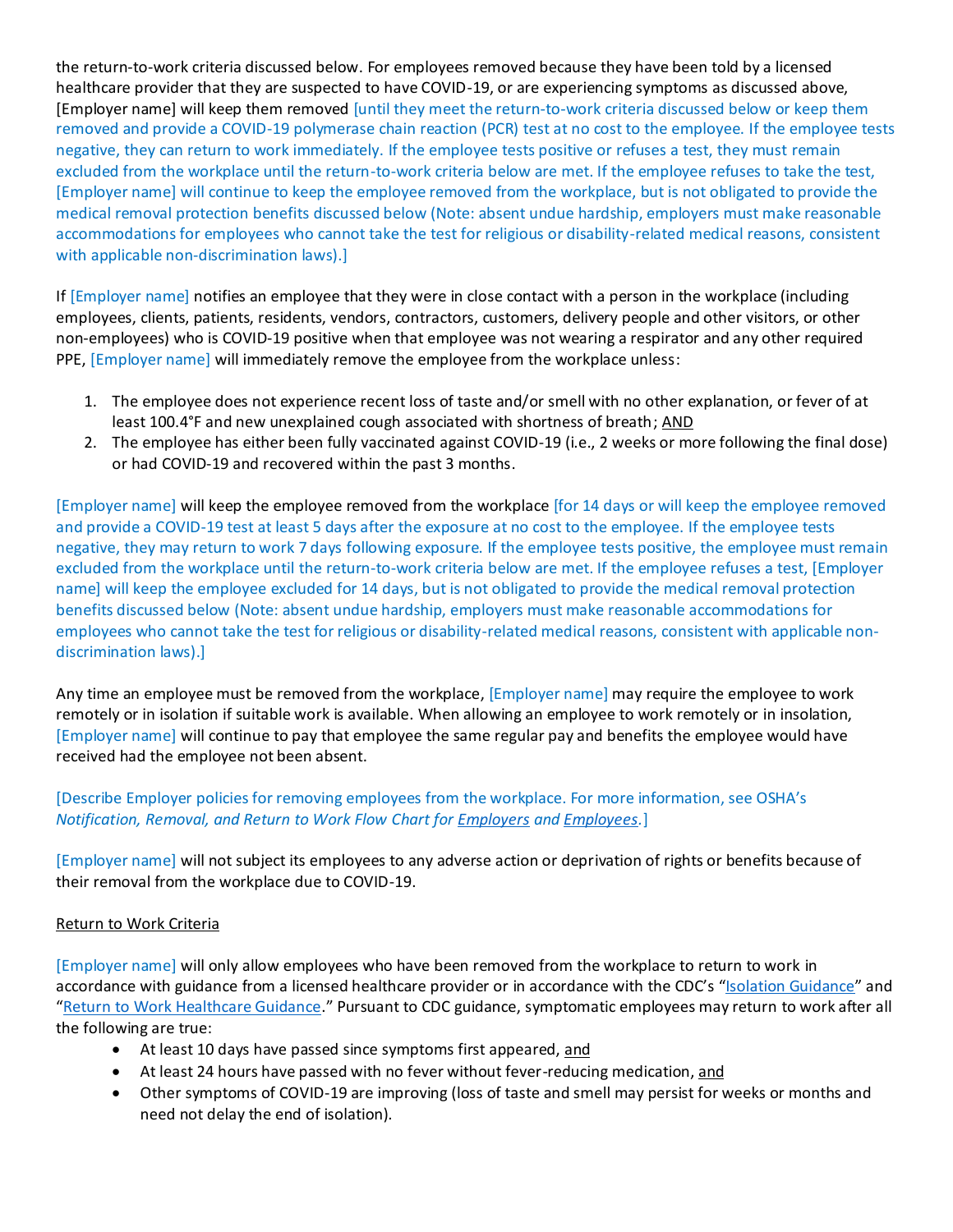If an employee has severe COVID-19 or an immune disease, [Employer name] will follow the guidance of a licensed healthcare provider regarding return to work.

Pursuant to CDC guidance, asymptomatic employees may return to work after at least 10 days have passed since a positive COVID-19 test. If an employer receives guidance from a healthcare provider that the employee may not return to work, they must follow that guidance.

[Describe Employer policies for employees returning to work following removal from the workplace. For more information, see OSHA's *Notification, Removal, and Return to Work Flow Chart for [Employers](https://www.osha.gov/sites/default/files/COVID-19%20Healthcare%20ETS%20Notification%20Removal%20and%20Return%20to%20Work%20Flow%20Chart%20-%20Employer.pdf) an[d Employees.](https://www.osha.gov/sites/default/files/COVID-19%20Healthcare%20ETS%20Notification%20Removal%20and%20Return%20to%20Work%20Flow%20Chart%20-%20Worker.pdf)*]

#### Medical Removal Protection Benefits

[This section applies to employers with more than 10 employees on the date the ETS became effective.]

[Employer name] will continue to pay employees who have been removed from the workplace under the medical removal provisions of OSHA's COVID-19 ETS. When an employee has been removed from the workplace and is not working remotely or in isolation, [Employer name] will [describe Employer policy for pay and benefits to employees removed from the workplace and not working remotely. Note the following requirements under OSHA's COVID-19 ETS:

- Employers must continue to provide the benefits to which the employee is normally entitled and pay the employee the same regular pay the employee would have received had the employee not been absent from work, up to \$1,400 per week per employee. For employers with fewer than 500 employees, the employer must pay the employee up to the \$1,400 per week cap but, beginning in the third week of an employee's removal, the amount is reduced to only two-thirds of the same regular pay the employee would have received had the employee not been absent from work, up to \$200 per day (\$1000 per week in most cases).
- The ETS also provides that the employer's payment obligation is reduced by the amount of compensation the employee receives from any other source, such as a publicly or employer-funded compensation program (e.g., paid sick leave, administrative leave), for earnings lost during the period of removal or any additional source of income the employee receives that is made possible by virtue of the employee's removal.]

#### *Vaccination*

[Employer name] encourages employees to receive the COVID-19 vaccination as a part of a multi-layered infection control approach. [Employer name] will support COVID-19 vaccination for each employee by providing reasonable time and paid leave to each employee for vaccination and any side effects experienced following vaccination.

[Describe Employer policies for providing reasonable time and paid leave for vaccinations and side effects*.*]

#### *Training*

[Employer name] will implement policies and procedures for employee training, along with the other provisions required by OSHA's COVID-19 ETS, as part of a multi-layered infection control approach. [Employer name] and the COVID-19 Safety Coordinator(s) will work collaboratively with non-managerial employees and their representatives to assess COVID-19 hazards and implement an employee training program at each facility. [OSHA's *[COVID-19 Healthcare Worksite](https://www.osha.gov/sites/default/files/COVID-19_Healthcare_ETS_Worksite_Checklist_Employee_Job_Hazard_Analysis.pdf)  [Checklist & Employee Job Hazard Analysis](https://www.osha.gov/sites/default/files/COVID-19_Healthcare_ETS_Worksite_Checklist_Employee_Job_Hazard_Analysis.pdf)* may be useful to employers.]

[Employer name]'s COVID-19 training program will be accessible in the following ways: [Describe how training will be conducted (e.g., online education, department meetings and tool talks, discussion with supervisors, other specific methods).]

[Employer name] will ensure that each employee receives training, in a language and at a literacy level the employee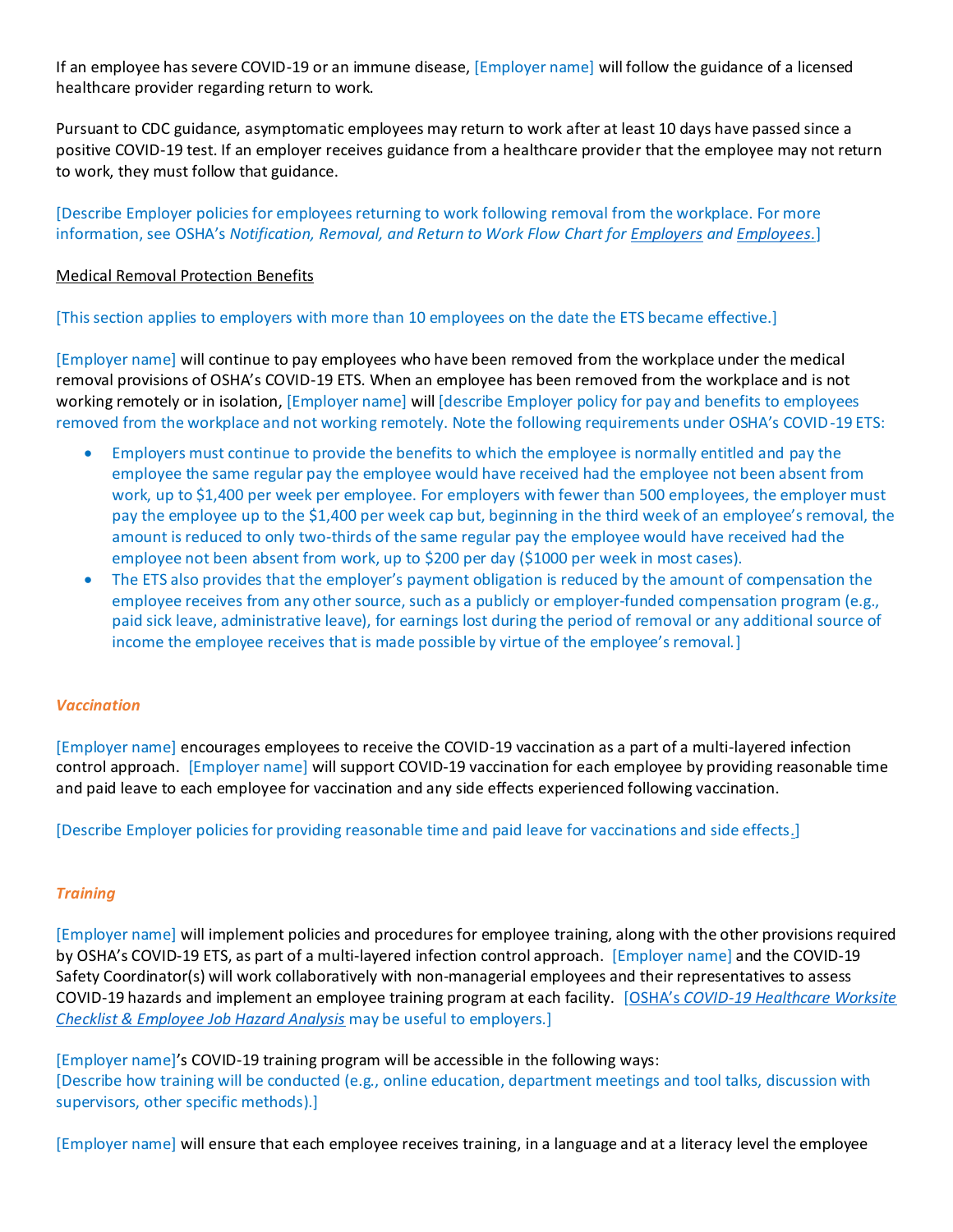understands, on the following topics:

- COVID-19, including:
	- o How COVID-19 is transmitted (including pre-symptomatic and asymptomatic transmission);
	- o The importance of hand hygiene to reduce the risk of spreading COVID-19 infections;
	- o Ways to reduce the risk of spreading COVID-19 through proper covering of the nose and mouth;
	- o The signs and symptoms of COVID-19;
	- o Risk factors for severe illness; and
	- o When to seek medical attention;
- [Employer name]'s policies and procedures on patient screening and management;
- Tasks and situations in the workplace that could result in COVID-19 infection;
- Workplace-specific policies and procedures to prevent the spread of COVID-19 that are applicable to the employee's duties (e.g., policies on Standard and Transmission-Based Precautions, physical distancing, physical barriers, ventilation, aerosol-generating procedures);
- Employer-specific multi-employer workplace agreements related to infection control policies and procedures, the use of common areas, and the use of shared equipment that affect employees at the workplace;
- [Employer name]'s policies and procedures for PPE worn to comply with OSHA's COVID-19 ETS, including:
	- o When PPE is required for protection against COVID-19;
	- o Limitations of PPE for protection against COVID-19;
	- o How to properly put on, wear, and take off PPE;
	- o How to properly care for, store, clean, maintain, and dispose of PPE; and
	- o Any modifications to donning, doffing, cleaning, storage, maintenance, and disposal procedures needed to address COVID-19 when PPE is worn to address workplace hazards other than COVID-19;
- Workplace-specific policies and procedures for cleaning and disinfection;
- [Employer name]'s policies and procedures on health screening and medical management;
- Available sick leave policies, any COVID-19-related benefits to which the employee may be entitled under applicable federal, state, or local laws, and other supportive policies and practices (e.g., telework, flexible hours);
- The identity of [Employer name]'s Safety Coordinator(s) specified in this COVID-19 plan;
- OSHA's COVID-19 ETS; and
- How the employee can obtain copies of OSHA's COVID-19 ETS and any employer-specific policies and procedures developed under OSHA's COVID-19 ETS, including this written COVID-19 plan.

[Employer name] will ensure that the training is overseen or conducted by a person knowledgeable in the covered subject matter as it relates to the employee's job duties, and that the training provides an opportunity for interactive questions and answers with a person knowledgeable in the covered subject matter as it relates to the employee's job duties.

#### [Describe any other workplace-specific training topics.]

[Employer name] will provide additional training whenever changes occur that affect the employee's risk of contracting COVID-19 at work (e.g., new job tasks), policies or procedures are changed, or there is an indication that the employee has not retained the necessary understanding or skill.

#### *Anti-Retaliation*

[Employer name] will inform each employee that employees have a right to the protections required by OSHA's COVID-19 ETS, and that employers are prohibited from discharging or in any manner discriminating against any employee for exercising their right to protections required by OSHA's COVID-19 ETS, or for engaging in actions that are required by OSHA's COVID-19 ETS.

[Employer name] will not discharge or in any manner discriminate against any employee for exercising their right to the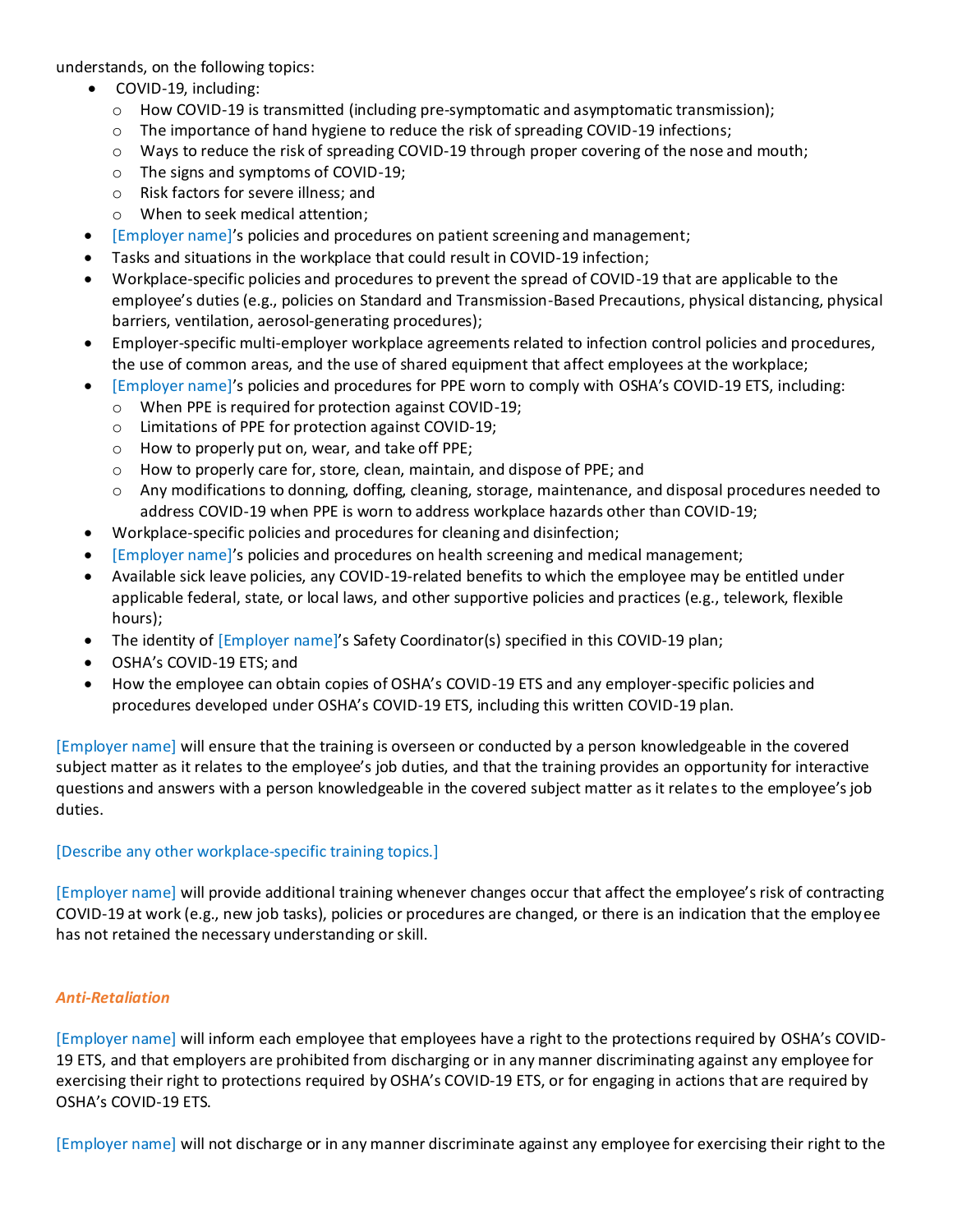protections required by OSHA's COVID-19 ETS, or for engaging in actions that are required by OSHA's COVID-19 ETS.

#### *Requirements implemented at no cost to employees*

[Employer name] will comply with the provisions of OSHA's COVID-19 ETS at no cost to its employees, with the exception of any employee self-monitoring conducted under the Health Screening and Medical Management section of this Plan.

#### *Recordkeeping*

[This section applies to employers with more than 10 employees on the date the ETS became effective.]

[Employer name] will retain all versions of this COVID-19 plan implemented to comply with OSHA's COVID-19 ETS while the ETS remains in effect.

[Employer name] will establish and maintain a COVID-19 log to record each instance in which an employee is COVID-19 positive, regardless of whether the instance is connected to exposure to COVID-19 at work. The COVID-19 log will contain, for each instance, the employee's name, one form of contact information, occupation, location where the employee worked, the date of the employee's last day at the workplace, the date of the positive test for, or diagnosis of, COVID-19, and the date the employee first had one or more COVID-19 symptoms, if any were experienced.

[Employer name] will record the information on the COVID-19 log within 24 hours of learning that the employee is COVID-19 positive. [Employer name] will maintain the COVID-19 log as a confidential medical record and will not disclose it except as required by OSHA's COVID-19 ETS or other federal law. [For more information, see OSHA's example *[COVID-19 log](https://www.osha.gov/sites/default/files/publications/OSHA4130.pdf)*.]

[Employer name] will maintain and preserve the COVID-19 log while OSHA's COVID-19 ETS remains in effect.

By the end of the next business day after a request, [Employer name] will provide, for examination and copying:

- All versions of the written COVID-19 plan to all of the following: any employees, their personal representatives, and their authorized representatives.
- The individual COVID-19 log entry for a particular employee to that employee and to anyone having written authorized consent of that employee;
- A version of the COVID-19 log that removes the names of employees, contact information, and occupation, and only includes, for each employee in the COVID-19 log, the location where the employee worked, the last day that the employee was at the workplace before removal, the date of that employee's positive test for, or diagnosis of, COVID-19, and the date the employee first had one or more COVID-19 symptoms, if any were experienced, to all of the following: any employees, their potential representatives, and their authorized representatives.

#### *Reporting*

[Employer name] will report to OSHA:

- Each work-related COVID-19 fatality within 8 hours of [Employer name] learning about the fatality;
- Each work-related COVID-19 in-patient hospitalization within 24 hours of [Employer name] learning about the in-patient hospitalization.
- 4. **Monitoring Effectiveness**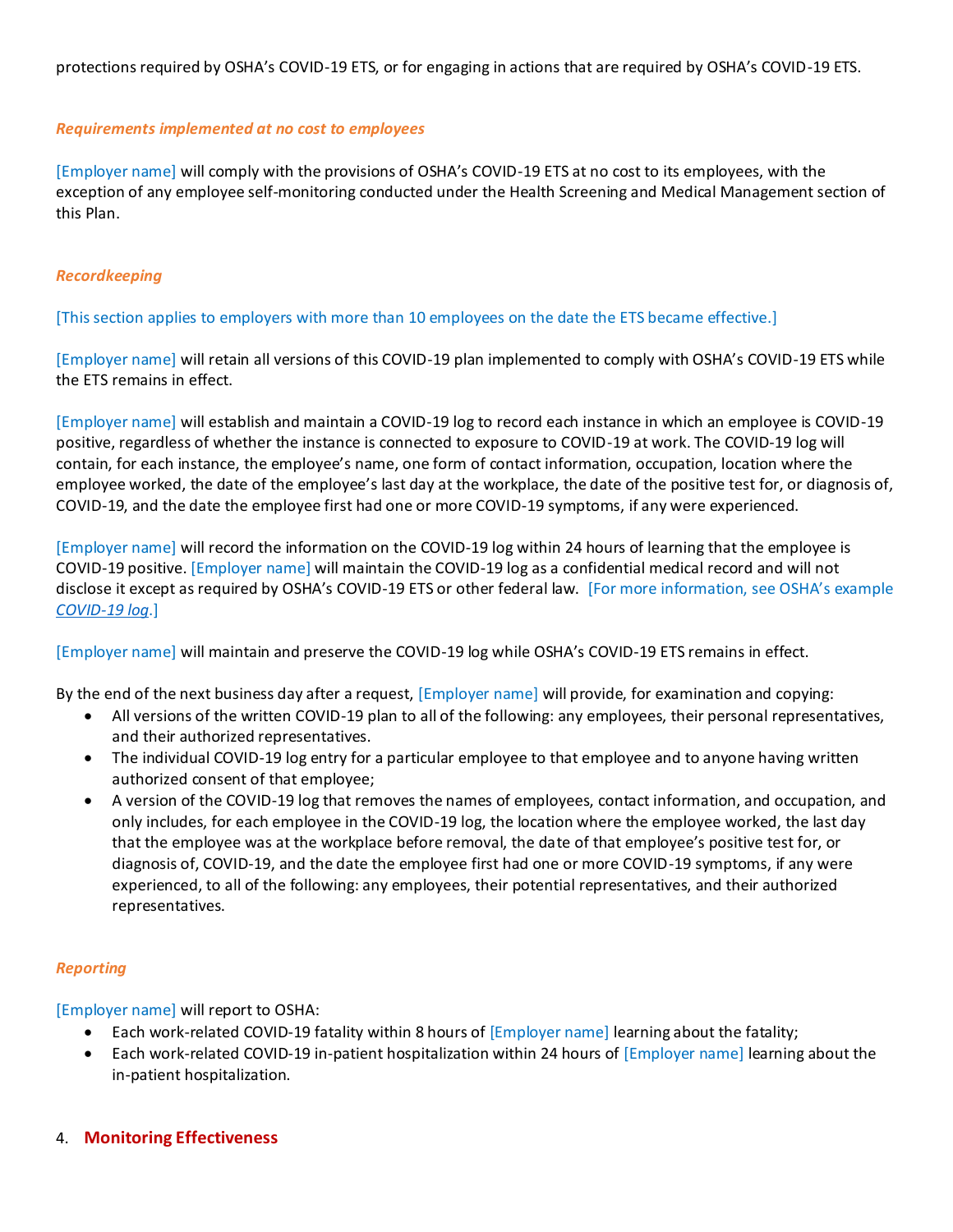[Employer name] and the COVID-19 Safety Coordinator(s) will work collaboratively with non-managerial employees and their representatives to monitor the effectiveness of this COVID-19 plan so as to ensure ongoing progress and efficacy.

[Employer name] will update this COVID-19 plan as needed to address changes in workplace-specific COVID-19 hazards and exposures.

## 5. **Coordination with Other Employers**

[Employer name] will communicate this COVID-19 plan with all other employers that share the same worksite, and will coordinate with each employer to ensure that all workers are protected.

[Employer name] will adjust this COVID-19 plan to address any particular hazards presented by employees of other employers at the worksite.

[Describe Employer plan to communicate and coordinate with other employers at the same worksite. Note that the requirement to coordinate does not apply to delivery people, messengers, and other employees who only enter a workplace briefly to drop off or pick up items. Employers with one or more employees at a worksite controlled by another employer must have a procedure in place to notify the controlling employer when its employees are exposed to conditions at the worksite that do not meet the requirements of OSHA's COVID-19 ETS.]

[Employer name] has identified below all other employers to coordinate with to ensure employees are protected.

| <b>Other Worksite Employers</b>                 |                             |  |
|-------------------------------------------------|-----------------------------|--|
| <b>Employer Name / Employer Representative:</b> | <b>Contact Information:</b> |  |
|                                                 |                             |  |
|                                                 |                             |  |
|                                                 |                             |  |
|                                                 |                             |  |

#### 6. **Entering Residences**

[This section applies to employers who have employees who enter into private residences or other physical locations controlled by a person not covered by the Occupational Safety & Health Act of 1970 (e.g., homeowners, sole proprietors).]

[Employer name] will identify potential hazards and implement measures to protect employees who, in the course of their employment, enter into private residences and other physical locations controlled by a person not covered by the Occupational Safety & Health Act of 1970 (OSH Act). [Employer name] requires that [Employer] COVID-19 protocols be communicated to homeowners and sole proprietors prior to conducting work activities at private residences or other physical locations not covered by the OSH Act.

[Describe policies and procedures to protect employees who enter these locations (e.g., policy for coordinating with homeowners and sole proprietors). This must include procedures for employee withdrawal from a location if other protections are inadequate.]